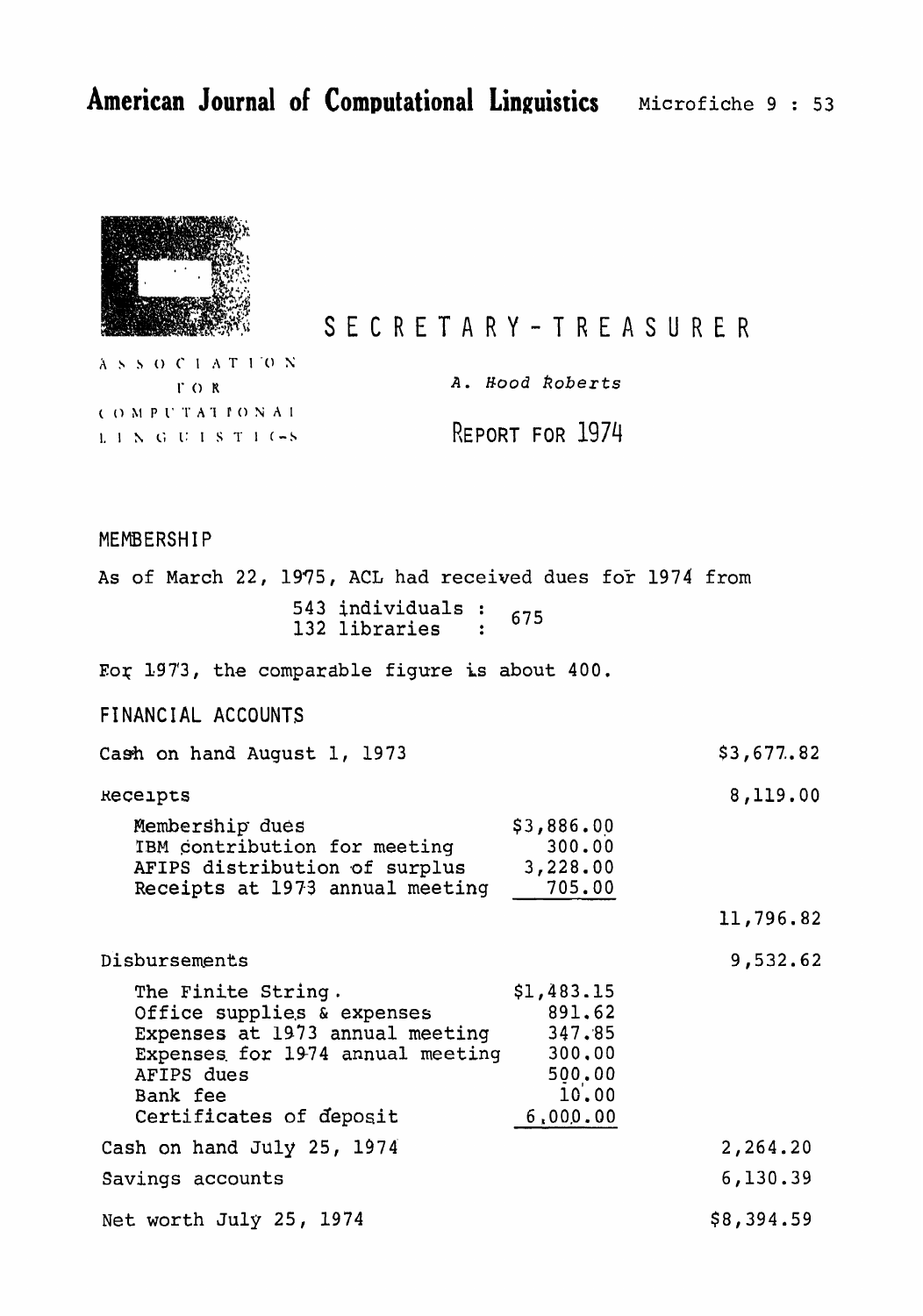## EDITOR S REPORT

The 1974 **series** of this new journal has **been** produced **from** the **first 44 manuscripts** received. Of this **number,** 

- 10 have **been** published as microfiches
- 4 have **been** published as notes in The Finite String
- 10 are with the author **for** minor **revision**
- **7 are** with **the** author for major **revision**
- **9 have been rejected**
- **4 were returned to the author** withoot substantive comment because they fall outside our scope

More than 2 out of **3** manuscripts go back to the **author for some reason.** Perhaps somewhat more than 1 **out of 3 will** eventually appear in this Journal. If our rejection rate remains **low,** it **will** be **thanks** to the microfiche **format,** which permits us to publish more pages per year than most journals.

The 1974 series contains about 900 frames, As more contributors take advantage of the space available to them, individual fiche's will be filled **more** often, As nore **workers** in the field become aware of the quality of the audience, the rapidity of publication, and the value of space in which to make a full presentation of **methods** and results, the number of **contributions** per **year** will **increase.** We anticipate a larger **series for 1975.** 

**A** new policy, effective immediately will probably **make** it pos**sible** in almost all instances to give the contributor the answer in **&out** a month that has **been** the intent of the editor **from** the beginning.

The editor acknowledges with gratitude the support of the National **Science** Foundation, the general help of the Center for Applied **Linguistics,** the support provided by the Executive **Committee** and **membership** of the Association for Computational **Linguistics,** and the imagination and effort rendered **by several persons--not including the editor--which led to the** creation of **AJCL.** The work of the **Editorial** Board **has** been, and must continue to be, one **of**  the foundations of the journal. **Those** whose **names** appear with **mine on** the **first** frame of this fiche **work** hafd and well to make the journal useful to **its** readers.

The comments of all concerned are **always welcome.**